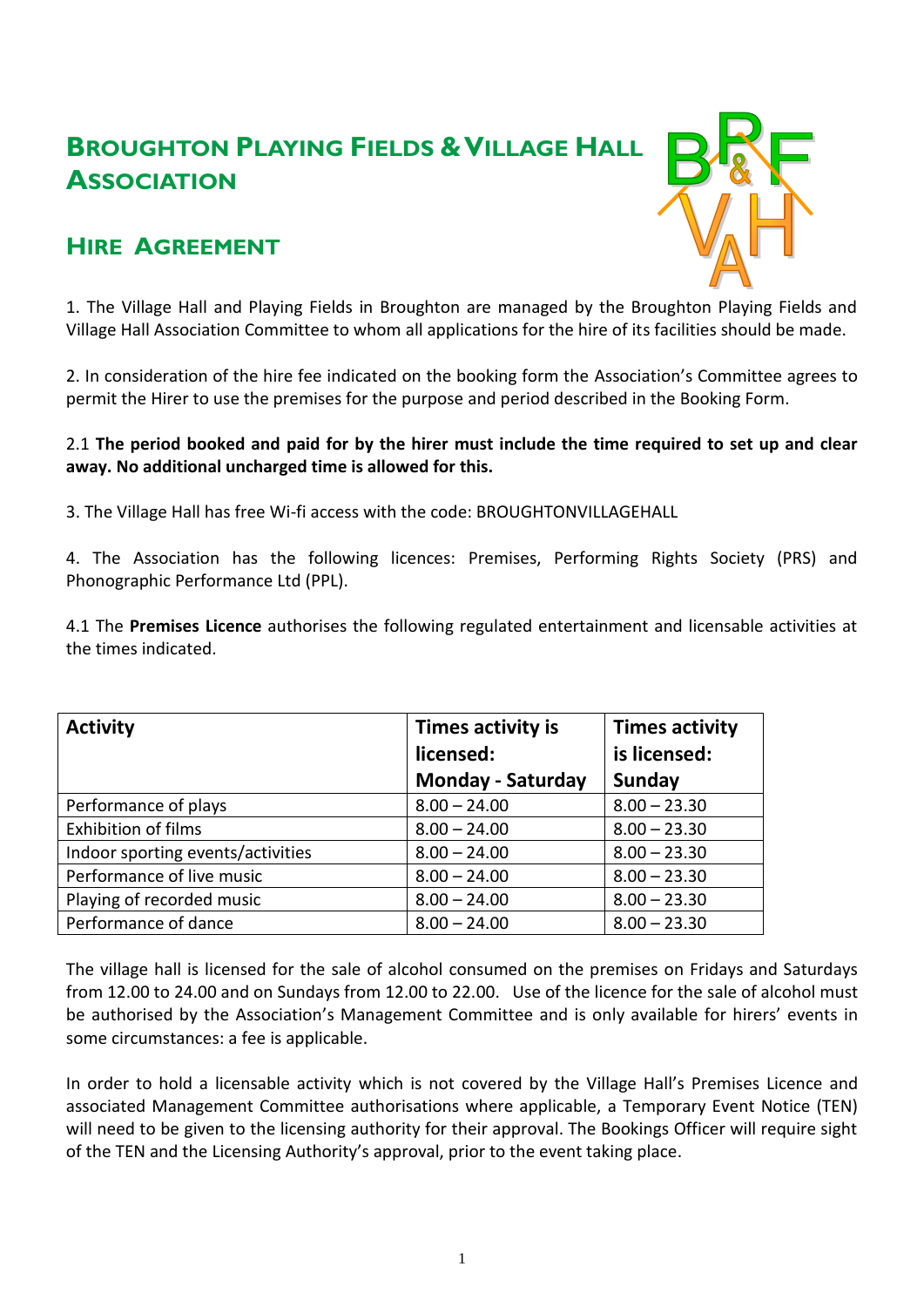4.2 The **PRS Licence** authorises the performance of copyright music in any form i.e. record, compact disc, tapes, radio and television or by performers in person. However, some copyright holders do not use PRS for music: it is the responsibility of the hirer to check that the music they are performing is covered by the PRS Licence.

4.3 The **PPL Licence** covers royalties due to performers when recorded music is played in a public place. There are restrictions, however, and the following are not covered by the PPL licence:

- Jukeboxes
- any 3<sup>rd</sup> party hire to commercial organisations and individuals earning an income from providing the activity e.g. aerobics classes, practice and social dance class sessions
- any event where the profit does not go entirely to the Association

The above activities are directly licensed by PPL and hirers engaging in these activities must obtain their own PPL Licence or play only royalty-free music.

4.4 Where a licensable activity is to take place, the hiring must be undertaken in accordance with the relevant licence (displayed on the Village Hall noticeboard) and the hirer must comply with all obligations therein.

5. The hirer agrees with the Association's Management Committee to be present throughout the hiring and to comply fully with this Hire Agreement and the Standard Conditions attached (and any additional conditions imposed by the Premises Licence) which form part of the Hire Agreement.

5.1 The hirer agrees to reimburse the Association for the cost of repairing any damage caused during the hiring to the premises or to equipment contained on the premises which is owned by the Association. The hirer similarly agrees to pay for the cost of any additional cleaning required because the hall has not been left in a clean and tidy condition at the end of the hire period as specified in 22.1 of the terms and conditions of hire.

5.2 The Association retains the right to allow its officers or agents to enter and remain within the premises free of charge at any time during the use of the premises by the hirer.

6. None of the provisions of this Agreement are intended to, or will operate to, confer any benefit pursuant to the Contracts (Rights of Third Parties) Act 1999 on a person who is not named as a party to this Agreement.

**7. By booking Broughton Playing Fields & Village Hall Association's facilities you are making a legally binding contract which obliges you to abide by the Hire Agreement and associated conditions and to pay the hire and other charges specified on the booking form. These conditions are intended to balance and protect the interests of all users, local residents and the Association itself and to ensure so far as is possible that all activities are safe and within the law.**

**The Association undertakes to provide safe facilities and maintain reasonable standards of cleanliness but the Village Hall is not subject to full-time supervision and cleaning and is therefore reliant upon the co-operation and consideration of all users at all times to achieve this.**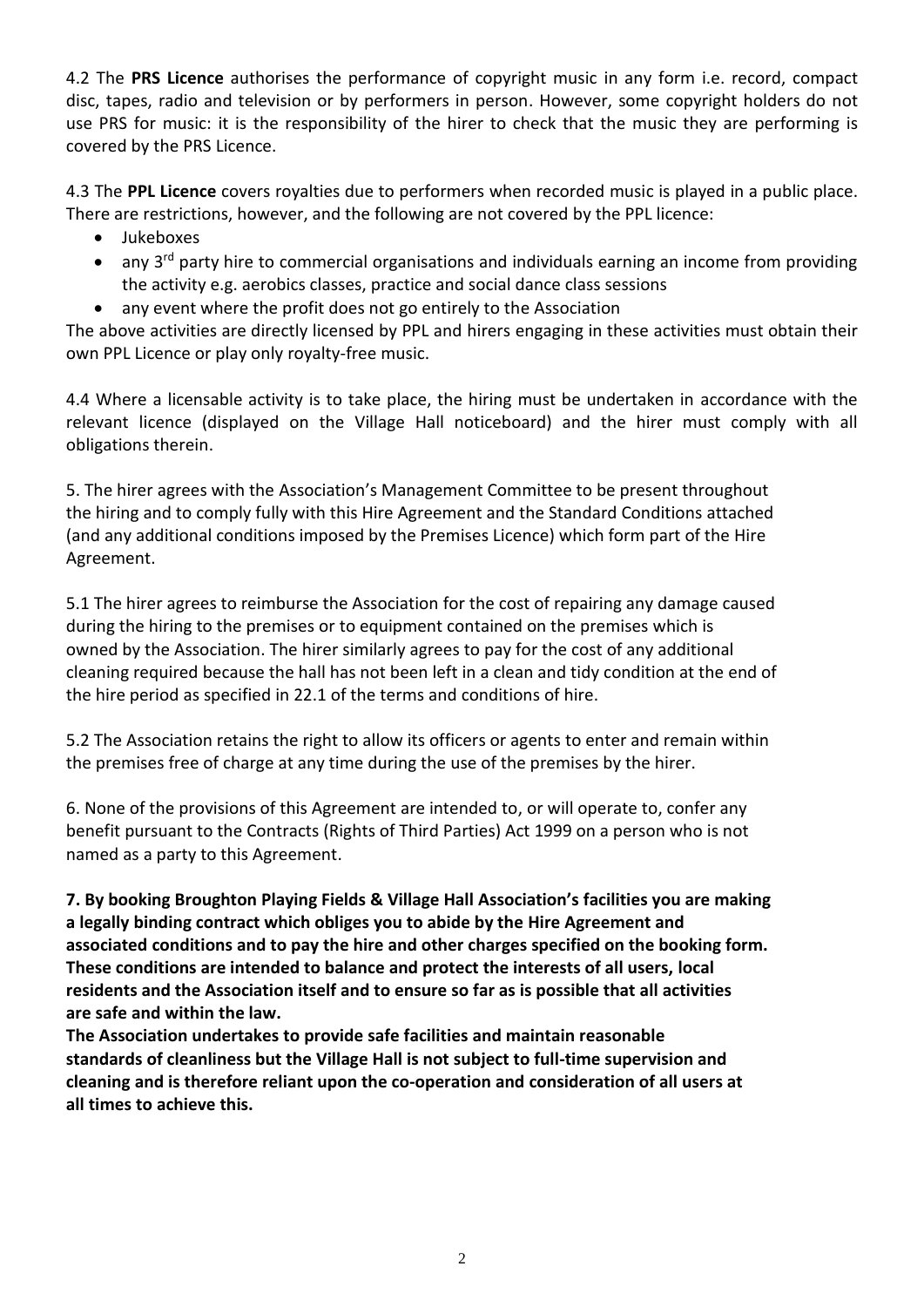# **Terms and conditions of hire**

These terms and conditions apply to all hiring of the Village Hall. If the hirer is in any doubt as to the meaning of any of the following statements the Bookings Officer should be consulted immediately.

# **1. Age**

1.1 The hirer must be over 18 years of age at the time of booking the hall or playing fields: bookings will not be accepted from anyone under that age.

#### **2. Supervision**

2.1 The hirer shall, during the period of the hiring, be responsible for supervision of the premises, the fabric and the content; their care, safety from damage (however slight) or change of any sort. The hirer shall also be responsible for the behaviour of all persons using the premises during the hire period, whatever their capacity.

# **3. Use of Premises**

3.1 The hirer shall not use the premises for any purpose other than that described on the booking form and shall not sub-hire or use the premises or allow the premises to be used for any unlawful purpose or in any unlawful way. The hirer shall not do anything or bring onto the premises anything which may endanger the premises or render invalid any insurance policies in respect thereof nor allow the consumption of alcohol without prior agreement from the Bookings Officer and written permission from the Licensing Authority, where required.

# **4. Gaming, Betting and Lotteries**

4.1 The hirer shall ensure that nothing is done in relation to the premises in contravention of the law relating to gaming, betting and lotteries.

# **5. Licences**

5.1 It is the responsibility of the hirer to ensure that the Village Hall's Premises, Performing Rights and Premises Licences permit the activity and the use of materials proposed by the hirer. If other licences are required in respect of the hirer's activity or use of materials, the hirer must ensure that he/she holds the relevant licence(s) and must provide a copy/copies of said licence(s) for the Booking Officer.

#### **6. Safeguarding**

6.1 The Village Hall has a number of rooms and facilities which may be hired simultaneously to different hirers: all hirers of the Village Hall's rooms and facilities must be considerate of other users at all times and take responsibility for the safety and protection from harm of children and vulnerable adults temporarily in their charge, ensuring that they are appropriately supervised, especially when using toilets.

6.2 Hirers of the Village Hall and/or Playing Fields shall ensure that any activities at the premises for children or vulnerable adults comply with current child care and safeguarding legislation and that only fit and proper persons who have the relevant DBS certificate have access to children or vulnerable adults.

6.3 It is the responsibility of hirers to have safeguarding policies and procedures in place where required to do so by law and to ensure that appropriate DBS checks have been undertaken. The hirer shall provide the Bookings Officer with a copy of their safeguarding policy and/or DBS certificate on request.

# **7. Health and Safety**

7.1 The hirer shall comply with all conditions and regulations made in respect of the premises by the Licensing Authority (see Hire Agreement 4.1)

7.2 The hirer shall comply with the Association's Health & Safety Policy and Risk Assessment, which are posted in the Village Hall the entrance lobby and changing rooms corridor. Hard copies can be obtained from the Bookings Officer on request.

7.3 The hirer is responsible for the management of risks to their own health and safety and that of others in their charge, in relation to the activity they are undertaking.

7.4 Spillages occurring during the hire period should be cleared up immediately by the hirer.

7.5 Standard First Aid boxes are located in the kitchen, Meachem Room and changing room corridor. Hirers using the changing rooms are responsible for providing any additional first aid items which are necessary for the safe conduct of the specific activity they are undertaking and/or which are required by organisations of which they are member

#### **8. Accidents and Dangerous Occurrences**

8.1 The hirer must report all accidents involving injury to the Bookings Officer or another member of the Association's Management Committee as soon as possible and complete the relevant section in one of the Village Hall's accident books (located in the entrance lobby and in the changing rooms).

8.2 The hirer must also report any damage, breakages, equipment failure or safety issues to a member of the Management Committee so that action can be taken to prevent users of the Village Hall being put at risk.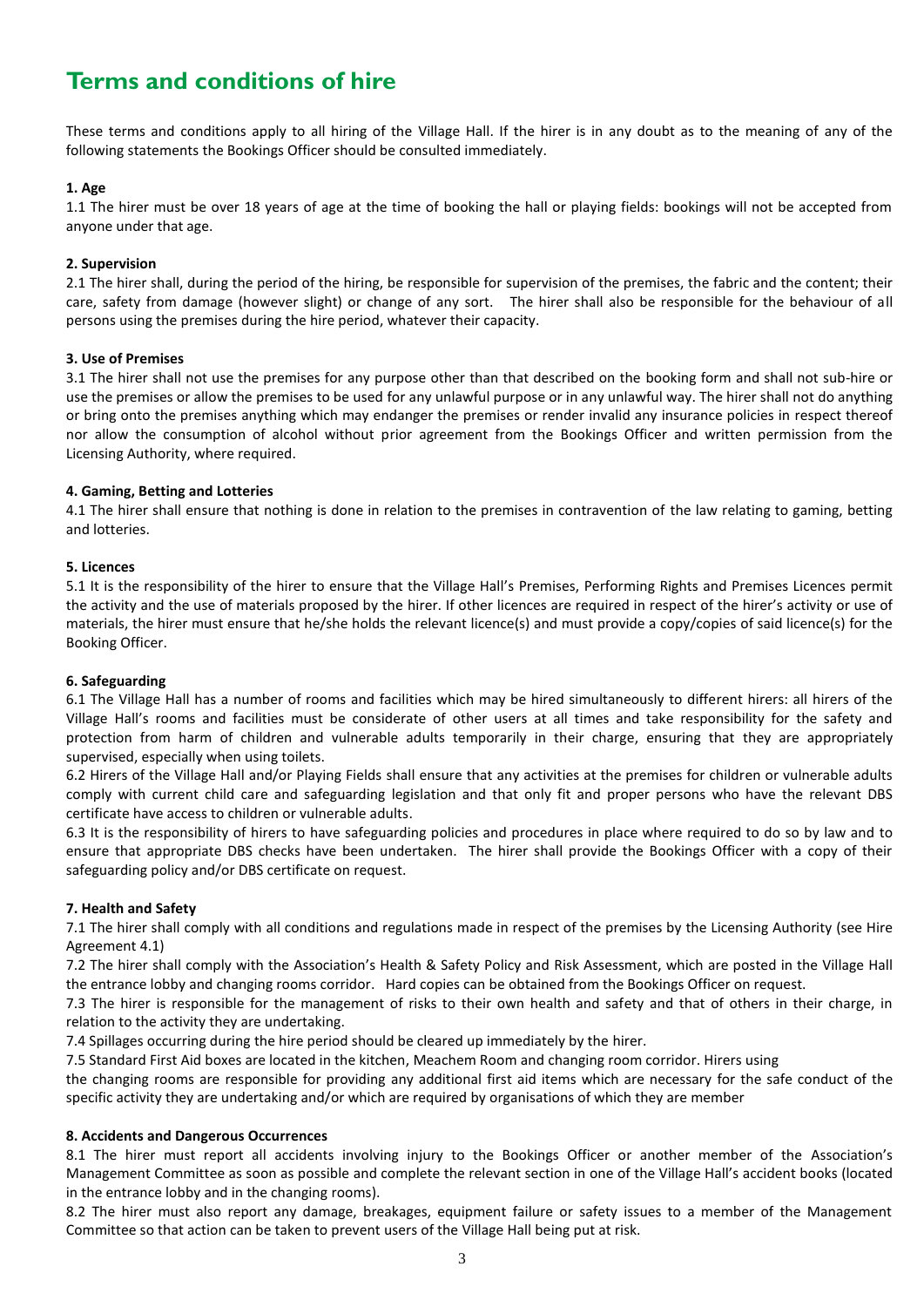# **9. Electrical Appliance Safety**

9.1 The hirer shall ensure that any electrical appliances brought by him/her to the premises and used there shall be safe, in good working order and used in a safe manner. The Association shall not be liable for any accident caused by defective equipment brought onto the premises. Hirers are encouraged to provide their own portable RCDs (residual current devices) for their own protection.

9.2 The hirer should ensure that tape is used to secure any trailing wires whilst electrical items are in use.

9.3 No unauthorised heating appliances shall be brought onto the premises

#### **10. Means of Escape**

10.1 All means of exit from the building must be kept free from obstruction and immediately accessible for emergency exit. All gangways and passages must be kept clear and unobstructed when seating is used for concerts, shows, meetings or similar activities.

#### **11. Outbreaks of Fire**

11.1 A Fire Action notice is posted on the notice board in the entrance lobby and must be read and observed by all hirers**.**

11.2 The Fire Brigade shall be called to any outbreak of fire, however slight, and the Bookings Officer or other member of the Association's Management Committee informed immediately. Contact numbers are posted on the internal and external notice boards.

#### **12. Explosives and Flammable Substances**

12.1 The hirer shall ensure that highly flammable substances are not brought into or used in any part of the village hall and that internal decorations of a combustible nature (e.g. polystyrene, cotton wool) are not put up without the prior knowledge and consent of the Association's Management Committee. No decorations are to be put up near light fittings or heaters. The use of candles and indoor fireworks in the village hall is expressly forbidden.

#### **13. Smoking**

13.1 The hirer shall and shall ensure that the hirer's invitees comply with the prohibition of smoking in public places provisions of the Health Act 2006 and regulations made thereunder. Smoking is specifically prohibited in any indoor area of the village hall and also in the fenced children's play area adjacent to the main hall.

#### **14. Health and Hygiene**

14.1 The hirer shall, if preparing, serving or selling food, observe all relevant food health and hygiene legislation and regulations and comply with the hygiene notice displayed in the kitchen, bar areas and in the Meachem Room.

#### **15. Animals**

15.1 The hirer shall ensure that no animals except disability assistance dogs are brought into the premises or onto the playing fields, other than for a special event agreed by the Association's Management Committee. 15.2 No animals whatsoever are to enter the kitchen at any time.

#### **16. Noise**

16.1 The hirer shall ensure that the minimum of noise is made on arrival and departure, particularly late at night and early in the morning. If using sound amplification equipment, the hirer shall comply with legislation and any licensing conditions which apply to the premises. In any event, music should cease at 12.00 am (11.30 pm on Sundays) and the hall should be vacated by 12.00 am on weekdays and by 1.00 am on Saturdays and Sundays.

Separate arrangements will be agreed for authorised sleepovers.

#### **17. Equipment**

17.1 There is an assortment of crockery in the bar area and in the Meachem Room which is provided free of charge. A full set of better quality, matching crockery (large plates, small plates, bowls and mugs) is available on payment of a £50 deposit. Provided there are no breakages or damage and all items are properly cleaned and dried, the deposit will be returned within 2 weeks of the hiring.

17.2 Tables and chairs are provided for use in the main hall and in the Meachem Room and are included in the cost of hire.

17.3 A set of wooden trestle tables and chairs is available for hire separately, for use off site.

#### **18. Stored equipment**

18.1 The Association accepts no responsibility for any stored equipment or other property brought onto or left at the premises, and all liability for loss, theft or damage is hereby excluded.

18.2 All equipment (other than stored equipment) must be removed at the end of each hiring or fees may be charged and/or the equipment disposed of at the discretion of the Association. Any costs incurred in disposing of equipment will be charged to the hirer.